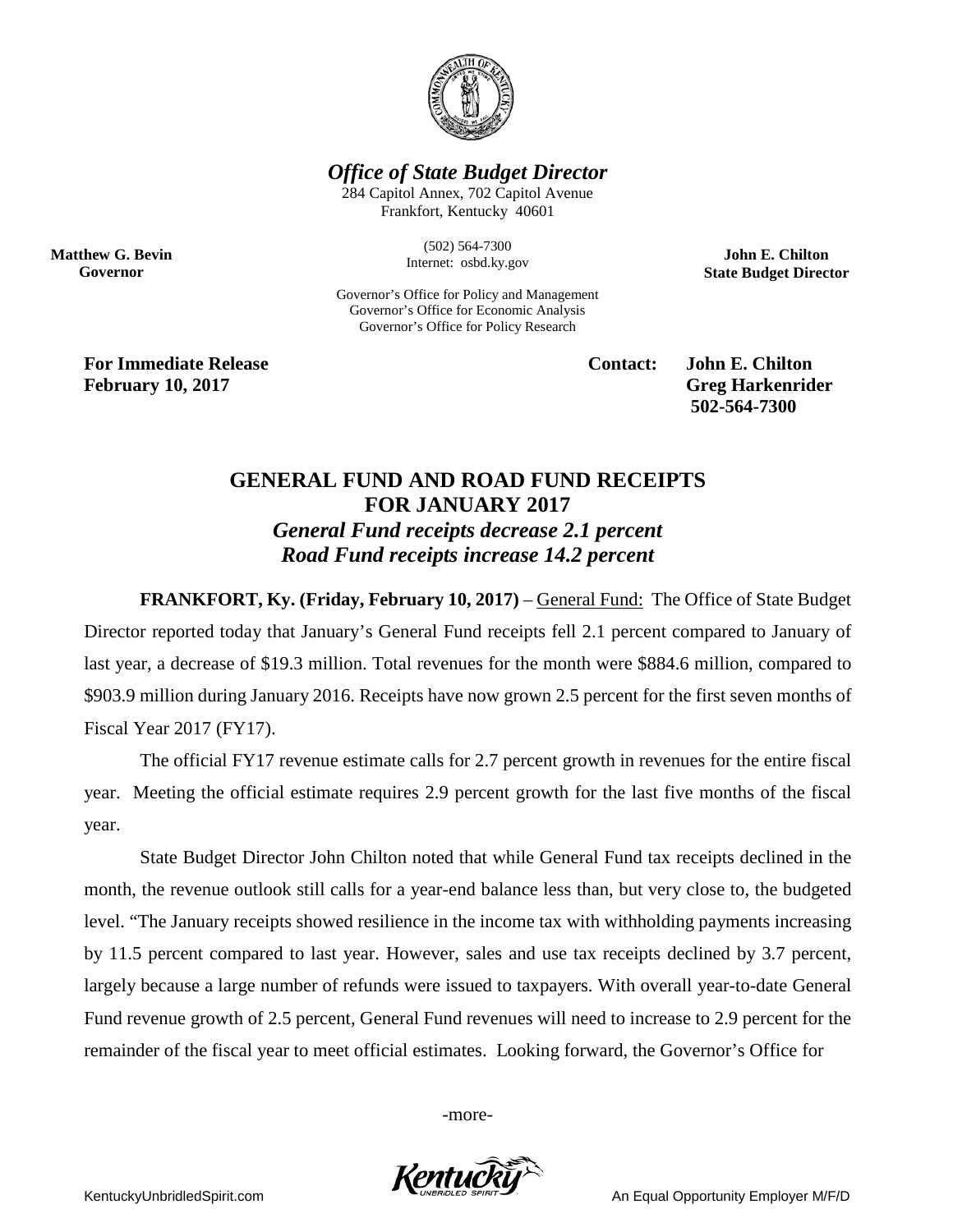Economic Analysis projects growth for the current quarter to be modest compared to the extraordinary 7.2 percent growth recorded in the third fiscal quarter in FY16. The needed acceleration in growth could arise in the fourth fiscal quarter, as prior year growth was only 0.6 percent."

Among the major General Fund accounts:

- Individual income tax collections grew 3.0 percent for the month and are up 4.1 percent through the first seven months of FY17. Withholding receipts continue to be strong with growth of 11.5 percent in January and 4.9 percent for the year.
- Sales and use tax receipts decreased 3.7 percent for the month but are up 0.9 percent fiscal year-to date.
- Corporation income tax receipts fell \$6.7 million but have increased 15.7 percent in the first seven months of the fiscal year.
- Property tax collections grew 0.9 percent in January and have increased 3.2 percent fiscal year-to-date.
- Cigarette tax receipts decreased 13.6 percent for the month and have decreased 4.8 percent fiscal year-to-date.
- Coal severance tax receipts grew 0.7 percent in January. However, collections are down 27.3 percent through the first seven months of the fiscal year.

## Road Fund:

Compared to last year, Road Fund receipts increased 14.2 percent in January to \$125.7 million. Fiscal year-to-date collections now stand at 1.9 percent compared to the first seven months last year. Collections for the month were \$125.7 million and were bolstered by a large increase in motor vehicle usage tax receipts. The official Road Fund estimate calls for revenues to decline 1.7 percent for the fiscal year. Based on year-to-date tax collections, revenues can fall 6.6 percent for the remainder of the fiscal year and still hit the official forecast for the entire fiscal year.

Among the accounts, motor fuels rose 0.9 percent, motor vehicle usage revenue increased 38.1 percent, and license and privilege receipts grew 16.2 percent.

-30-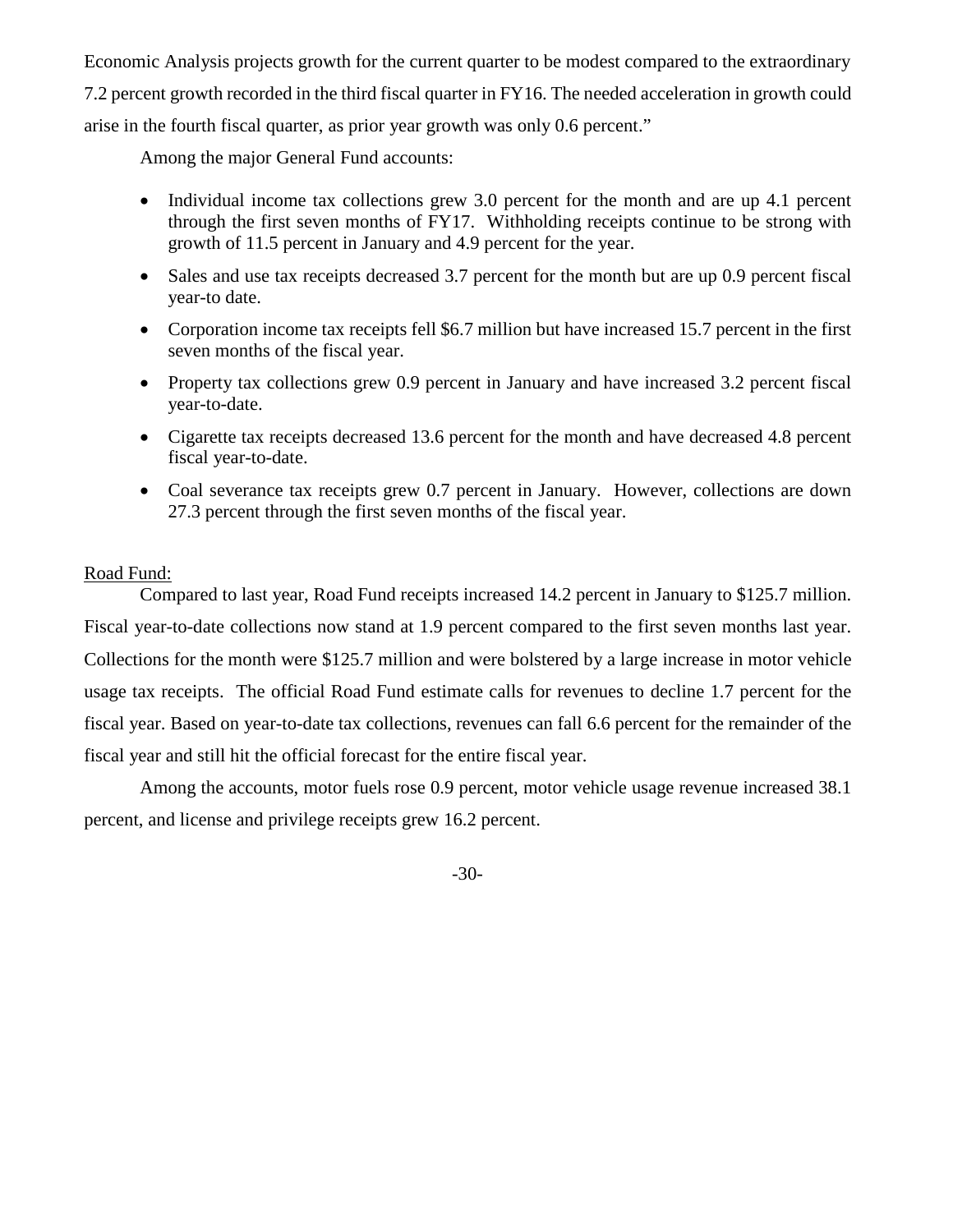## KENTUCKY STATE GOVERNMENT REVENUE <u>1. GENERAL FUND REVENUE</u>

|                                                                             | <b>JANUARY</b>             | <b>JANUARY</b>       |                      | <b>JULY THROUGH JANUARY</b> |                         |                      |
|-----------------------------------------------------------------------------|----------------------------|----------------------|----------------------|-----------------------------|-------------------------|----------------------|
|                                                                             | 2017                       | 2016                 | % Change             | FY 2017                     | FY 2016                 | % Change             |
| <b>TOTAL GENERAL FUND</b>                                                   | \$884,596,559              | \$903,863,700        | $-2.1%$              | \$6,124,114,338             | \$5,974,216,937         | 2.5%                 |
| Tax Receipts                                                                | \$867,578,980              | \$878,947,937        | $-1.3%$              | \$5,926,204,058             | \$5,774,723,929         | 2.6%                 |
| Sales and Gross Receipts                                                    | \$375,919,371              | \$391,592,158        | -4.0%                | \$2,414,050,505             | \$2,398,227,731         | $0.7\%$              |
| <b>Beer Consumption</b>                                                     | 480,610                    | 442,308              | 8.7%                 | 3,732,479                   | 3,931,654               | -5.1%                |
| Beer Wholesale                                                              | 4,773,302                  | 5,341,946            | $-10.6%$             | 36.417.079                  | 37,838,691              | $-3.8%$              |
| Cigarette                                                                   | 14,829,180                 | 17,163,614           | $-13.6%$             | 126,482,607                 | 132,840,338             | $-4.8%$              |
| <b>Distilled Spirits Case Sales</b><br><b>Distilled Spirits Consumption</b> | 16,290<br>1,495,980        | 16,290<br>1,511,731  | 0.0%<br>$-1.0%$      | 95,761<br>8,862,499         | 87,051<br>8,171,286     | 10.0%<br>8.5%        |
| <b>Distilled Spirits Wholesale</b>                                          | 4,838,358                  | 4,778,131            | 1.3%                 | 27,312,009                  | 24,579,110              | 11.1%                |
| Insurance Premium                                                           | 133,819                    | 0                    | $---$                | 46,886,900                  | 45,879,260              | 2.2%                 |
| Pari-Mutuel                                                                 | 391,003                    | 231,118              | 69.2%                | 2,522,497                   | 2,004,729               | 25.8%                |
| Race Track Admission                                                        | 35,573                     | 46,447               | $-23.4%$             | 141,991                     | 179,301                 | $-20.8%$             |
| Sales and Use                                                               | 339,416,494                | 352,432,830          | $-3.7%$              | 2,098,868,138               | 2,080,134,549           | 0.9%                 |
| <b>Wine Consumption</b>                                                     | 368,261                    | 369,934              | $-0.5%$              | 2,026,509                   | 2,017,981               | 0.4%                 |
| Wine Wholesale                                                              | 2,135,422                  | 2,147,831            | $-0.6%$              | 11,462,241                  | 10,475,539              | 9.4%                 |
| <b>Telecommunications Tax</b>                                               | 5,196,155                  | 5,302,986            | $-2.0%$              | 36,558,951                  | 37,562,748              | $-2.7%$              |
| <b>Other Tobacco Products</b>                                               | 1,804,726<br>4,199         | 1,806,414            | $-0.1%$<br>625.9%    | 12,674,802                  | 12,518,902              | 1.2%<br>$-8.4%$      |
| <b>Floor Stock Tax</b>                                                      |                            | 578                  |                      | 6,040                       | 6,590                   |                      |
| License and Privilege                                                       | \$954,918                  | \$993,571            | $-3.9%$              | \$228,456                   | \$2,882,847             | $-92.1%$             |
| Alc. Bev. License Suspension                                                | 23,000                     | 54,200               | $-57.6%$             | 258,703                     | 291,101                 | $-11.1%$             |
| <b>Corporation License</b>                                                  | 1,442                      | 9,362                | $-84.6%$             | (5,997)                     | 79,680                  |                      |
| Corporation Organization                                                    | 44,565                     | 0                    | $---$                | 967.762                     | 91,685                  | 955.5%               |
| Occupational Licenses<br>Race Track License                                 | 7,100<br>46,000            | 9,962<br>58.225      | $-28.7%$<br>$-21.0%$ | 74,004<br>227,475           | 97,073<br>270,725       | $-23.8%$<br>$-16.0%$ |
| <b>Bank Franchise Tax</b>                                                   | 785,401                    | 812,175              | $-3.3%$              | (1,695,168)                 | 1,676,508               |                      |
| Driver License Fees                                                         | 47,411                     | 49,647               | $-4.5%$              | 401,677                     | 376.074                 | 6.8%                 |
|                                                                             |                            |                      |                      |                             |                         |                      |
| <b>Natural Resources</b>                                                    | \$11,038,329               | \$10,630,371         | 3.8%                 | \$76,281,718                | \$100,782,383           | $-24.3%$             |
| Coal Severance<br>Oil Production                                            | 8,913,324<br>450,237       | 8,854,261<br>349,713 | 0.7%<br>28.7%        | 58,937,096<br>2,898,115     | 81,069,921<br>3,208,121 | -27.3%<br>$-9.7%$    |
| <b>Minerals Severance</b>                                                   | 1,095,818                  | 1,123,183            | $-2.4%$              | 11,119,517                  | 11,811,073              | $-5.9%$              |
| <b>Natural Gas Severance</b>                                                | 578,950                    | 303,214              | 90.9%                | 3,326,990                   | 4,693,268               | $-29.1%$             |
| Income                                                                      | \$389,760,350              | \$386,382,859        | 0.9%                 | \$2,917,022,433             | \$2,762,966,909         | 5.6%                 |
| Corporation                                                                 | 9,277,536                  | 16,021,166           | -42.1%               | 280,998,165                 | 242,946,442             | 15.7%                |
| Individual                                                                  | 373,394,529                | 362,404,974          | 3.0%                 | 2,531,585,979               | 2,431,859,783           | 4.1%                 |
| <b>Limited Liability Entity</b>                                             | 7,088,285                  | 7,956,719            | $-10.9%$             | 104,438,289                 | 88,160,684              | 18.5%                |
| Property                                                                    | \$84,656,153               | \$83,885,173         | 0.9%                 | \$478,894,311               | \$464,223,476           | 3.2%                 |
| <b>Building &amp; Loan Association</b>                                      | 0                          | 0                    | $---$                | 15.372                      | (11, 881)               |                      |
| General - Real                                                              | 58,131,698                 | 55,526,981           | 4.7%                 | 256,802,572                 | 251,011,100             | 2.3%                 |
| General - Tangible                                                          | 24,710,952                 | 26,860,957           | $-8.0%$              | 159,261,688                 | 157,878,456             | 0.9%                 |
| Omitted & Delinquent                                                        | (1,315,609)                | (551, 146)           | ---                  | 7,994,066                   | 3,234,022               | 147.2%               |
| <b>Public Service</b>                                                       | 2,993,278                  | 1,982,931            | 51.0%                | 53,741,553                  | 51,080,408              | 5.2%                 |
| Other                                                                       | 135,834                    | 65,449               | 107.5%               | 1,079,061                   | 1,031,370               | 4.6%                 |
| Inheritance Tax                                                             | \$3,429,701                | \$3,363,623          | 2.0%                 | \$26,014,468                | \$31,272,262            | $-16.8%$             |
| Miscellaneous                                                               | \$1,820,157                | \$2,032,110          | $-10.4%$             | \$13,712,168                | \$14,368,322            | $-4.6%$              |
| Legal Process                                                               | 984.090                    | 1,174,491            | $-16.2%$             | 7,569,336                   | 8,496,886               | $-10.9\%$            |
| T. V. A. In Lieu Payments                                                   | 830,072                    | 848,556              | $-2.2%$              | 6,093,053                   | 5,877,031               | 3.7%                 |
| Other                                                                       | 5,995                      | 9,064                | $-33.9%$             | 49,779                      | (5,596)                 |                      |
| <b>Nontax Receipts</b>                                                      | \$16,203,186               | \$25,017,631         | $-35.2%$             | \$194,844,817               | \$195,770,904           | $-0.5%$              |
| <b>Departmental Fees</b>                                                    | 1,809,122                  | 2,011,126            | $-10.0\%$            | 9,257,781                   | 9,933,092               | $-6.8\%$             |
| <b>PSC Assessment Fee</b>                                                   | 111                        | 149                  | $-25.2%$             | 13,031,431                  | 10,868,458              | 19.9%                |
| Fines & Forfeitures                                                         | 1,321,058                  | 1,429,400            | $-7.6%$              | 10,617,447                  | 12,052,395              | $-11.9%$             |
| Income on Investments                                                       | (145, 754)                 | (85, 824)            | ---                  | (472, 758)                  | (507, 906)              |                      |
| Lottery<br>Sale of NO <sub>x</sub> Credits                                  | 19,000,000<br>$\mathbf{0}$ | 21,000,000<br>0      | $-9.5%$<br>$---$     | 137, 127, 129<br>0          | 131,278,429<br>0        | 4.5%                 |
| Miscellaneous                                                               | (5,781,351)                | 662,780              | ---                  | 25,283,787                  | 32,146,436              | $-21.3%$             |
| <b>Redeposit of State Funds</b>                                             | \$814,393                  | ( \$33,796)          | ---                  | \$3,065,462                 | \$3,722,104             | $-17.6%$             |